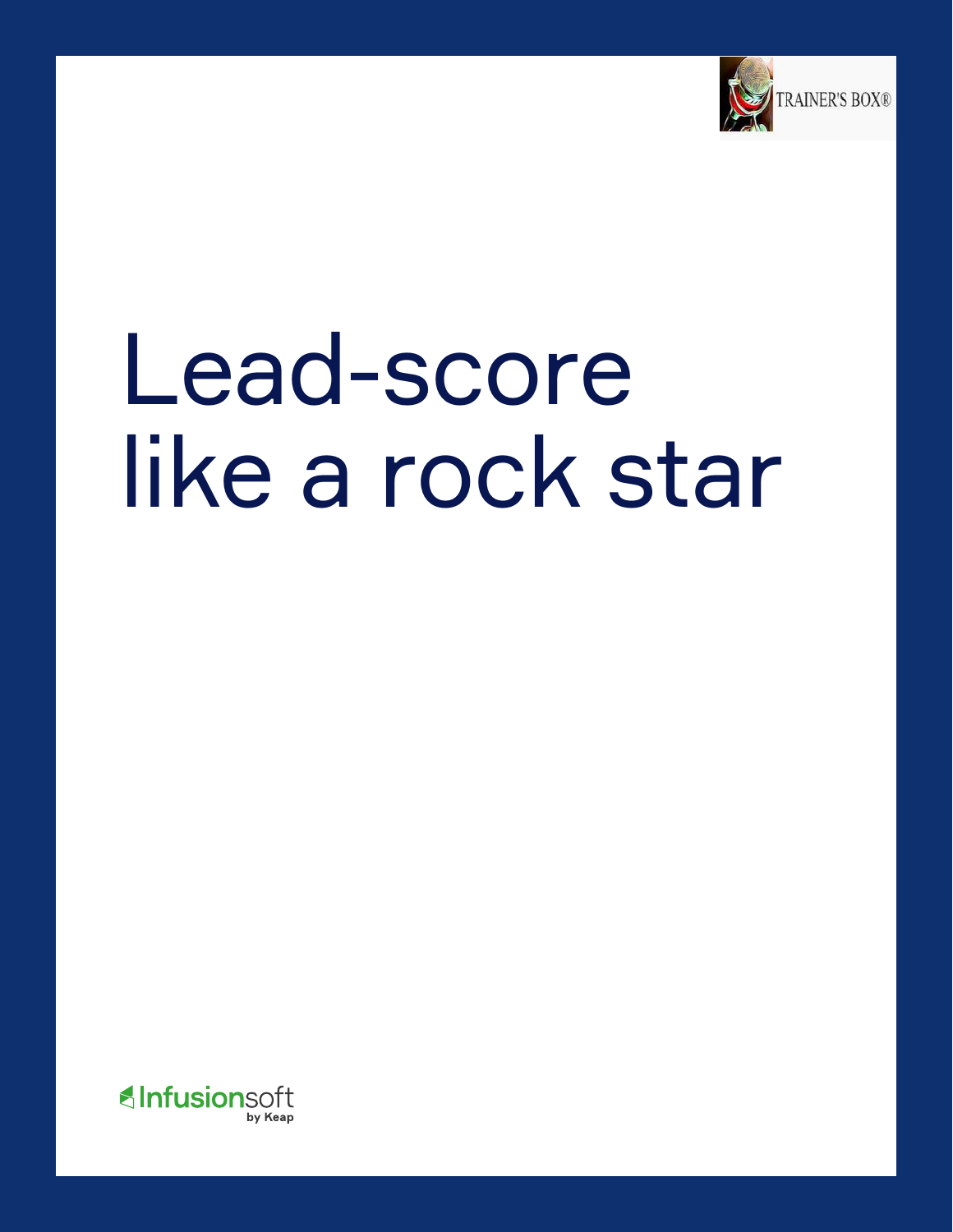# Table of Contents

| Lead scoring—either you rock, you suck, or you just           |
|---------------------------------------------------------------|
| The most important part of lead scoring is not lead scoring 3 |
|                                                               |
|                                                               |
| The secret to a face-melting lead-scoring setup 14            |
|                                                               |

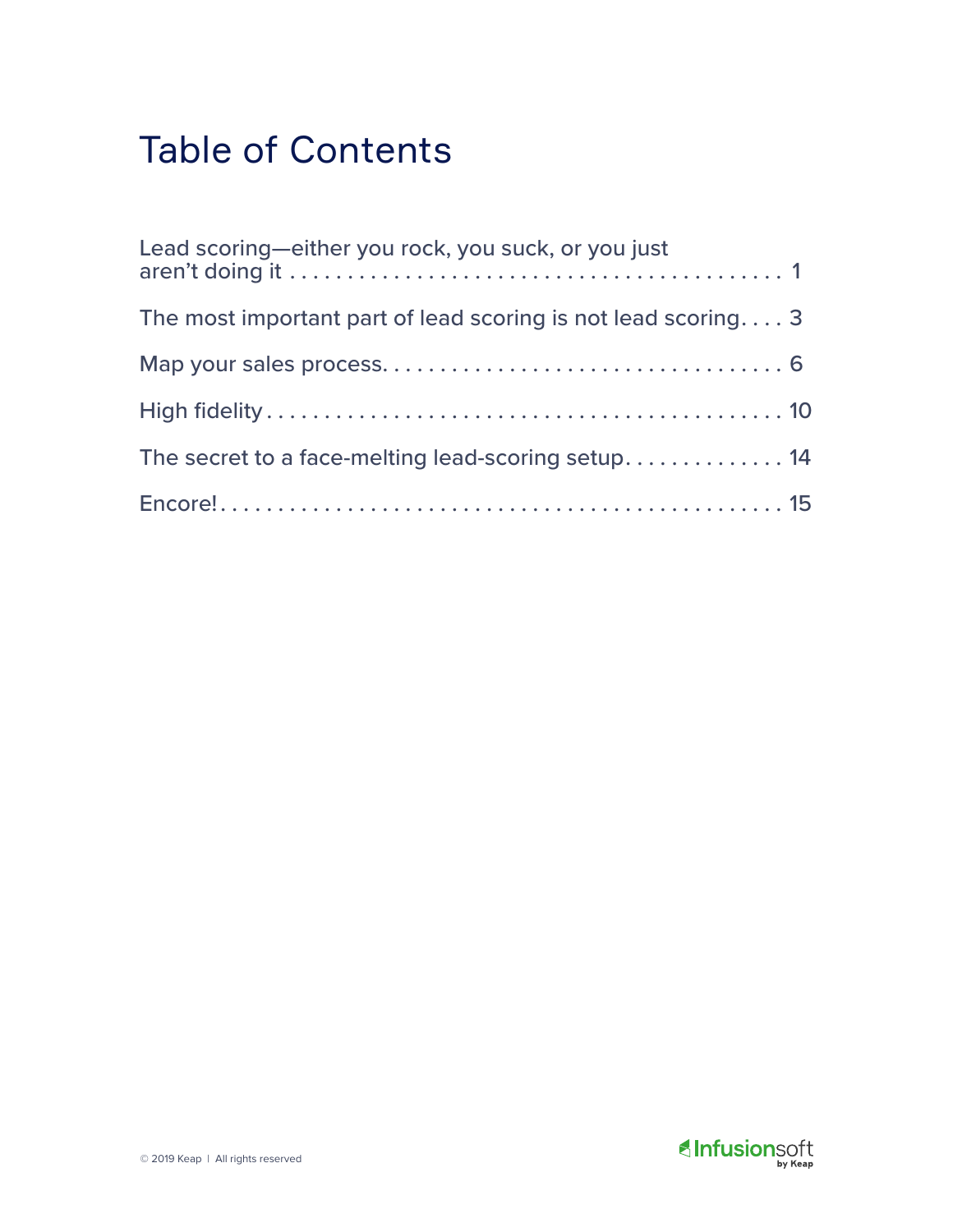# <span id="page-2-0"></span>**Lead scoring—either you rock, you suck, or you just aren't doing it**

If you're like many small business owners we've worked with, you have leads but are struggling to find time and resources on the ones most ready to buy. Nothing is more frustrating than wasting energy on cold leads.

Part of the problem is that **your marketing efforts may not be bringing**  the best leads to you and your team. It's a common problem. You need lead scoring to sort this out.

**Fact:** According to the BtoB Intelligence Center, only 23 percent of sales professionals say marketers constantly deliver sales-ready leads.

Lead scoring is a feature of marketing automation and [customer](https://www.infusionsoft.com/features/small-business-crm)  [relationship management \(CRM\)](https://www.infusionsoft.com/features/small-business-crm) software that enables you to have a more complete view of how clients are interacting with you. In short, lead scoring will make you a rockstar for your business.

Let's be honest: we all want to be rockstars. Don't tell me you've never wanted to shred a guitar riff in front of 15,000 screaming fans, surrounded by amplifiers stacked up like skyscrapers. And just when you hit that perfectly timed power chord, the pyrotechnics blast sparks and smoke across the stage.

Granted, there won't be as many lasers and your biggest successes might not be accompanied by skull-rattling drum solos, but you can still kick a lot of butt at what you're good at: providing the best product or service you can offer to the people that need it and want it.

Many small business owners ask us about lead scoring because they've heard the hype about how it can help their business. They want to know how to get in on the action. There are lots of exciting stats on the internet that can get small businesses revved up.

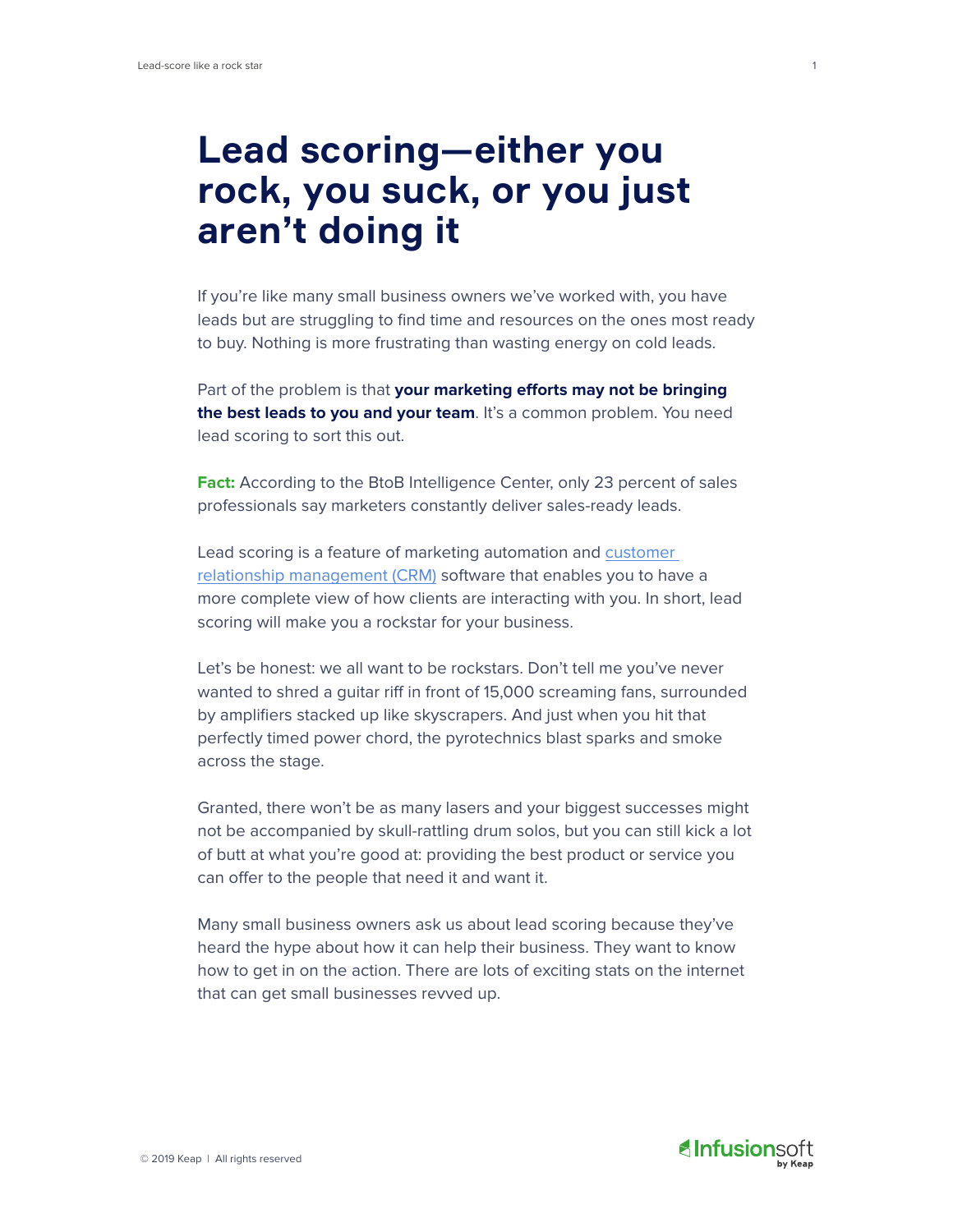#### **Here's a crowd-pleaser:**



Source: The Lenskold and Pedowitz Groups "Lead Generation Marketing Effectiveness Study 2013"

When you start lead scoring, you can maximize your sales and marketing impact and free up time by focusing on the right leads.

It's actually a simple concept: by scoring each and every one of your leads based on how they interact with your business, you can gauge just how ready they are to buy your products or services. When they hit a particular score, you know they're ready to talk sales. This way, whoever does your sales will always get the best leads. They won't have to waste time with calls to people who aren't ready to buy.

When your lead scoring is dialed to 11, your small business rock and rolls. Cue the pyrotechnics.

But here's the deal: people don't sort of do OK at lead scoring. Either your rock, you suck, or you're just not doing it.

Keep reading to find out how to be a lead-scoring rockstar.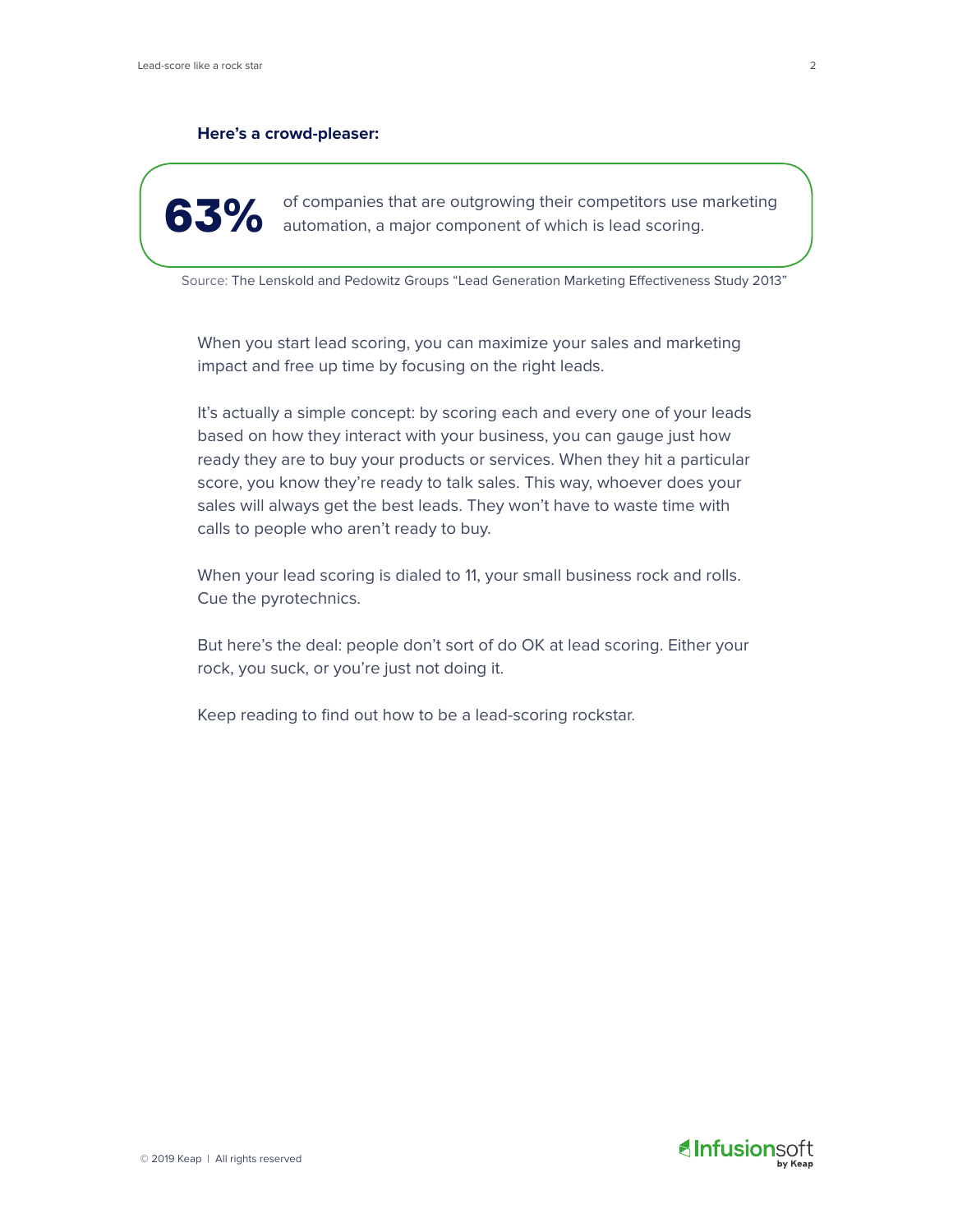# <span id="page-4-0"></span>**The most important part of lead scoring is not lead scoring**

As we said in the intro, if you're actually doing lead scoring, you're either doing it right or you're doing it wrong. We haven't seen much in between.

So what's the difference? What sets the rockstars apart from the losers? The secret to success is not in the actual lead scoring. The success begins well before.

# **1. You have to know your business**

We're big fans of businesses that think in terms of lifecycle marketing.

Lifecycle marketing refers to marketing and sales campaign strategies that seek to address your client's needs over time. Lifecycle marketing will help you:

- Generate more revenue by attracting leads and wowing your existing clients
- Make your sales and marketing efforts more efficient, saving you time and money

Lead-scoring rockstars understand this principle and integrate it as their core sales and marketing strategy.

Infusionsoft by Keap employs a clean, simple, and very effective lifecycle marketing strategy that has helped thousands of small businesses.

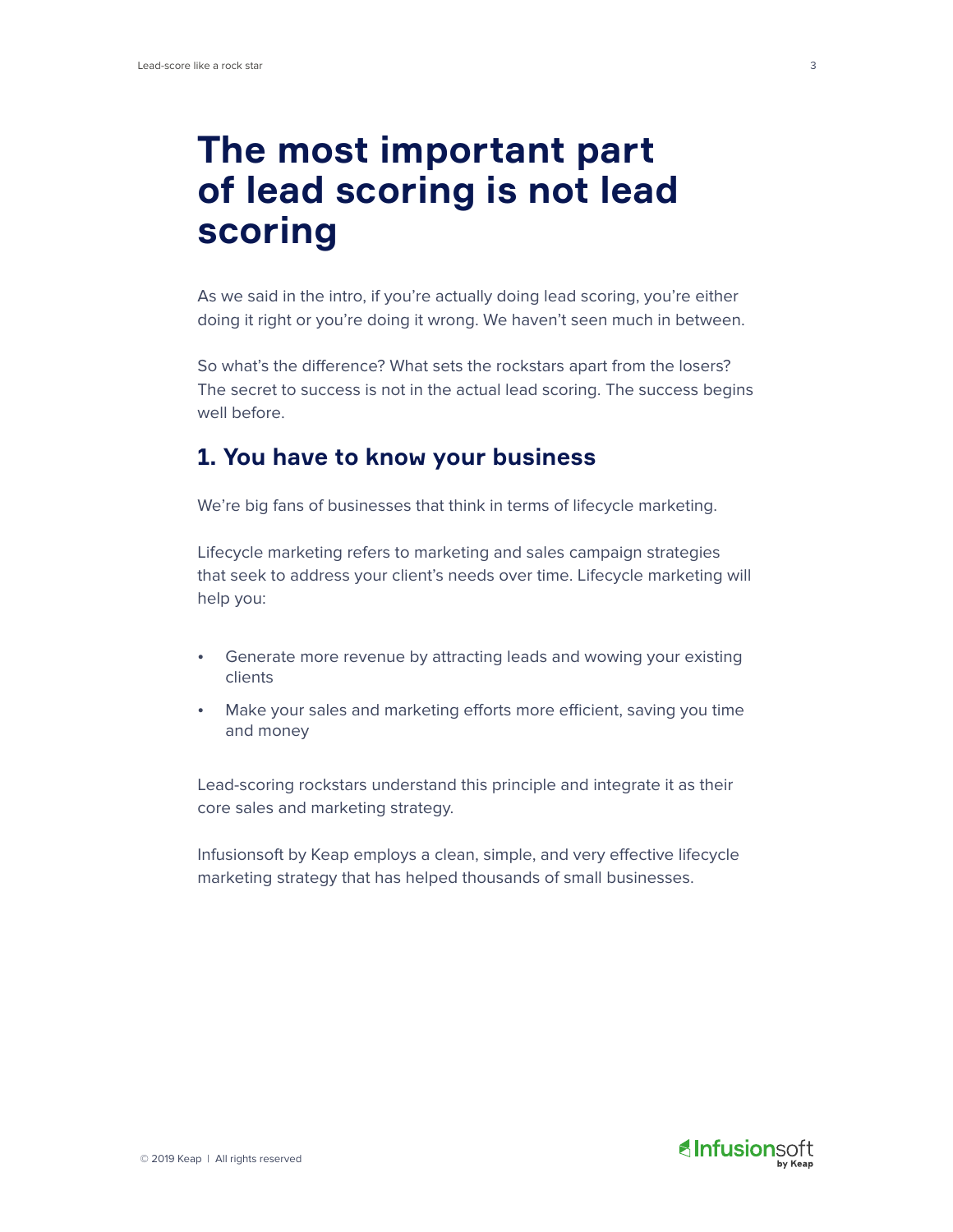## **Attract, sell, wow**

In a nutshell, this three-part strategy looks like this

- 1. **Attract:** Clarify your best clients, identify what they need, and understand how to connect with them.
- 2. **Sell:** Create content that connects with your clients and guides them along the buying process.
- 3. **Wow:** Anticipate your clients' needs, go the extra mile, and deliver more than what you promised.

Lead scoring functionally falls into the sell and wow phases, which we'll discuss in chapters 3 and 4. **But to get ready for that, you have to set up the attract phase, which follows.**

### **2. You have to know your client**

Ultimately, lifecycle marketing isn't much use if you don't know who your clients are. Without a clear sense of who is into your products and services, you'll be taking shots in the dark. You can't afford to waste resources like that. And it's really expensive to try to reach everybody.

The solution? Create buyer personas to help you be sure you target the right people. Depending on how many products and services you offer, you may want to create several personas to correspond with the kinds of people that personify your client base.

To be clear, we're not talking about demographics, which are powerful, and mandatory to your company's growth. But they don't tell you anything about your client's personality. Demographics describe statistics about your ideal client. Personas put a face to the people who run those businesses, and are like character sketches using the buyer's language. Include key details about them such as:

- Age
- Income level
- **Industry**
- Tech savviness

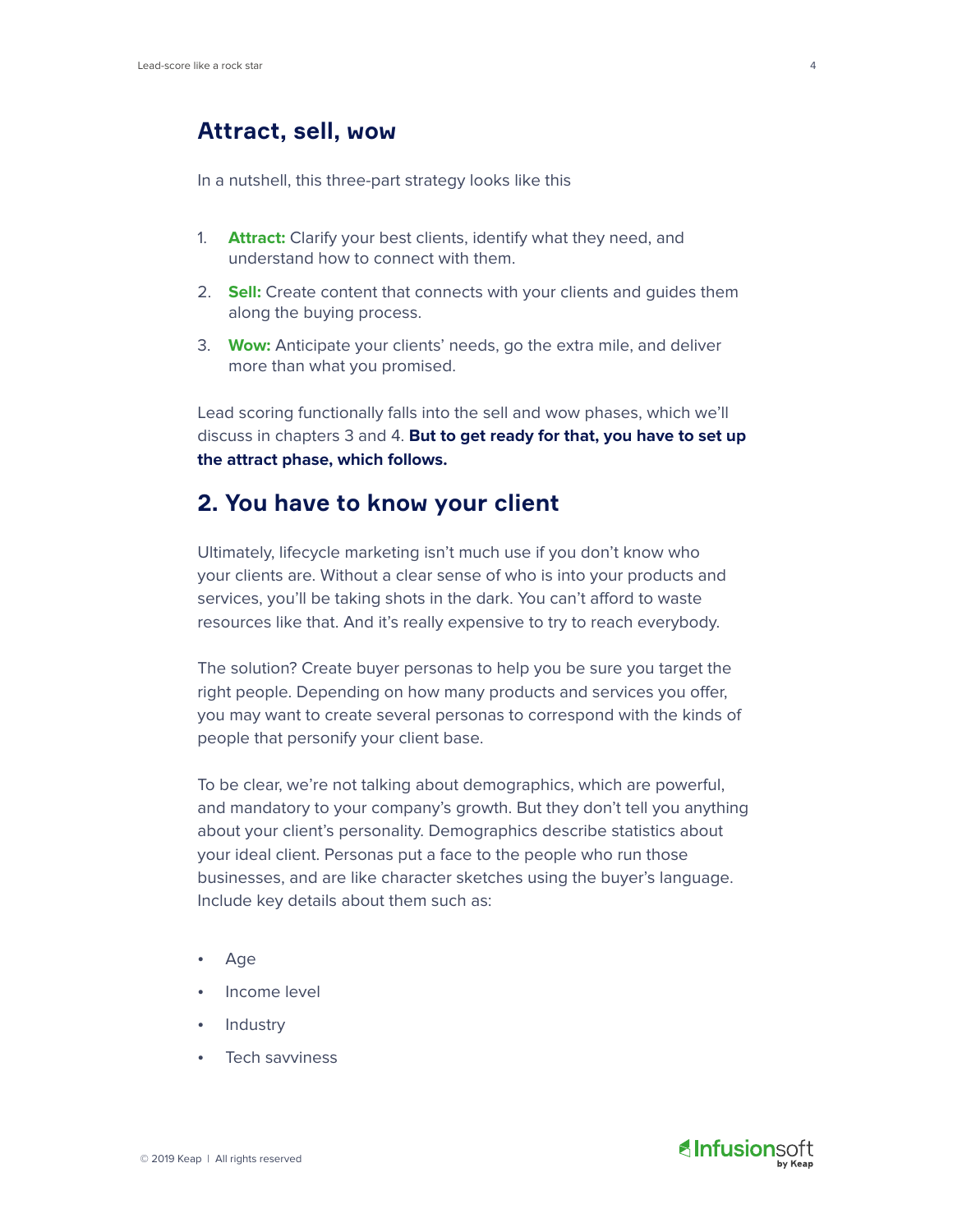- Job title
- Why do they seek your products/services?

The content you produce should target these personas, and knowing them will help you keep your marketing efforts on track.

Think about it. The Ramones weren't writing songs for soccer moms. OK, so some soccer moms might jam out in their minivans to Judy Was a Punk, but they weren't the target. Disaffected urban teens of baby boomer parents tended to be the main persona. **So, if the Ramones were to make a client profile, they might make it something like this:**

**Judy S. Punk.** 19 years old. Living in a crummy apartment in Brooklyn. Doesn't talk to her parents much. Works a crappy day job to go to punk shows at night. Loves the Ramones and buys their merchandise. Also loves the Sex Pistols, the Clash, and the Stiff Little Fingers. She hopes someday to play in a punk band of her own. (Will grow up to drive a minivan.)

Knowing that Judy's profile is out there, the Ramones could create lead magnets that target her persona type—such as a new T-shirt that features their 1981 show at Cornell University. They wouldn't likely get many soccer moms as leads, but that's fine. They'll have much more success when they target the right persona.

Knowing your personas, you'll be better able to relate to your clients and thus understand how they're interacting with you, which is an absolutely critical part of scoring your interactions.

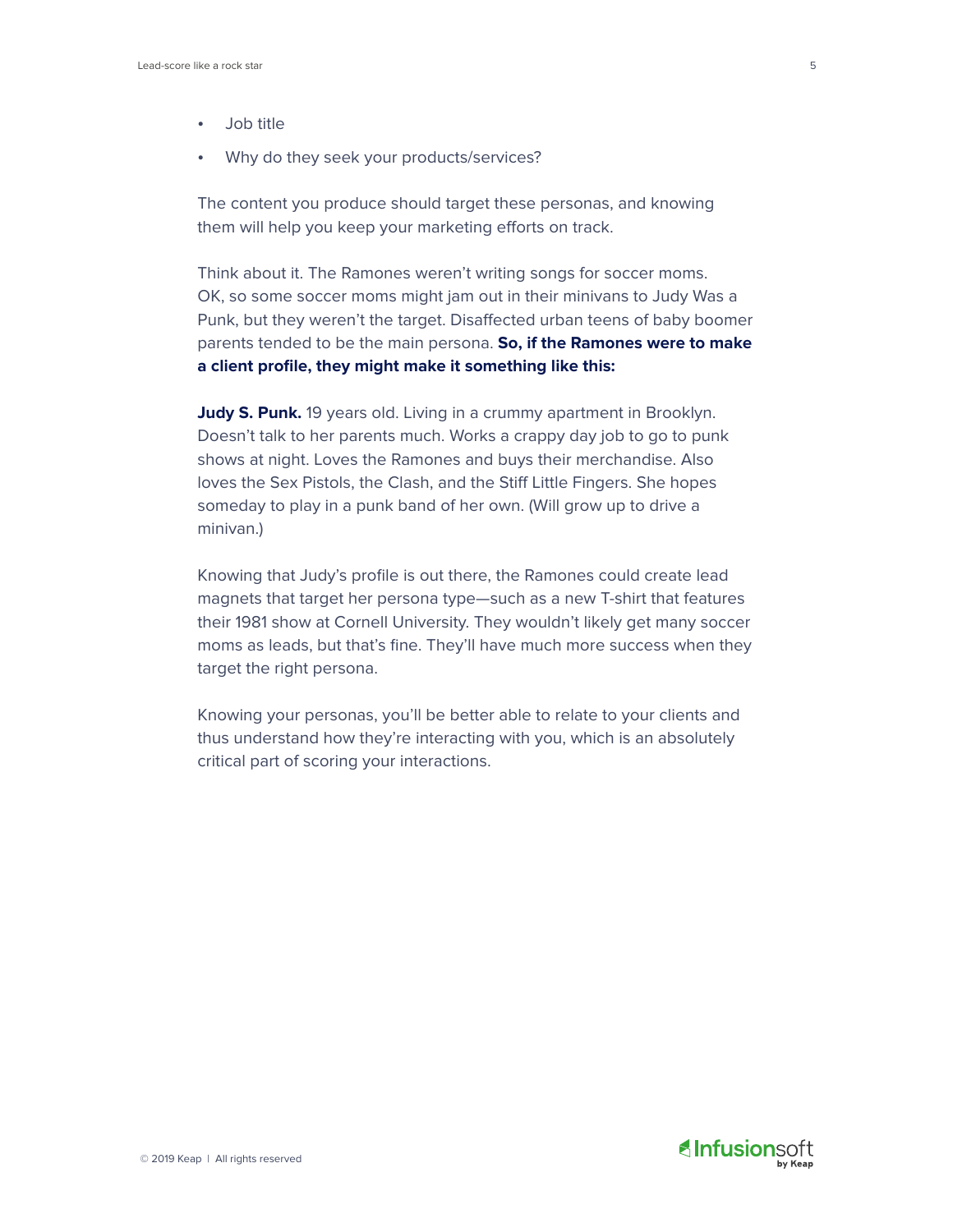# <span id="page-7-0"></span>**Map your sales process**

Once you understand just how lifecycle marketing works for your business and you have identified your client profiles, it's time to map your sales funnel to move them from first contact to conversion and beyond.

**Pro tip:** A clean, realistic map of your sales process is the secret to going from garage band with big dreams to full 20-city stadium tour.

This exercise will only do your business good. Later on in this chapter, we're going to look at a map that one of our customers used for their dentistry business. It's a thing of beauty. (That's right, dentists are rockstars, too.)

Mapping your sales process is a lot like writing a great power ballad: you have to reach deep down inside to know what your business really is, understand what it takes to woo your client, and find a way to get them to commit to you.

Just like Aerosmith, you "Don't Wanna Miss a Thing," so your map should be thorough. What ways do you reach out to your leads, and in what ways do they seek you out? How do you (or could you) follow up on each interaction?

Then there's Meatloaf. To write his power ballad, he had to do some deep introspection to determine just what he would and wouldn't do for love (it turns out that he would do anything for love, but he wouldn't do that). You've got to follow that example. Look closely at who you are and what your business is all about. What will you do and what won't you do to reach out to your potential clients?

**Fact:** 68% of successful marketers cite lead scoring based on content and engagement as most responsible for improving revenue contribution.

Source: The Lenskold and Pedowitz Groups "Lead Generation Marketing Effectiveness Study 2013"

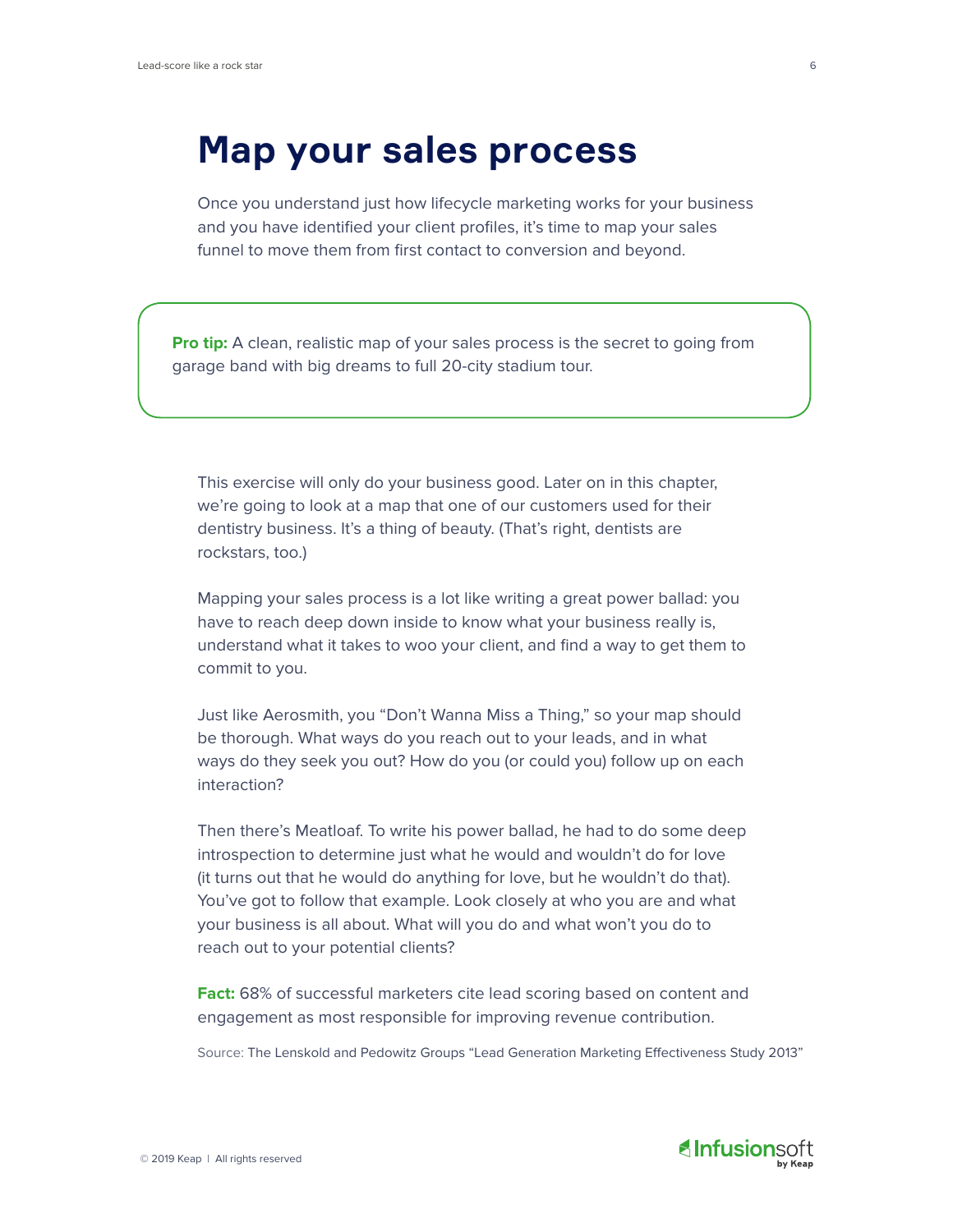### **How many interactions do you need?**

Every interaction with a lead is a "touch." Your strategy for following up on engagement is a matter of knowing how many touches are necessary to move your prospects through the funnel.

After the right number of touches, you can expect that the client is ready to buy. Lead scoring is really all about knowing how to keep track of all these touches so that you can know just how ready the client is.

But before you can score, you've got to be one step ahead of your leads. You need to know just what path they can take to tell you how committed they really are.

# **Don't let version one become version none**

**Here's the caveat:** A sales and marketing map can get really complicated. When you see a beautifully mapped process two screens wide, colored lines crossing like lasers at a Styx concert, it can be quite impressive. Maybe a little daunting, too.

We work with a lot of small business owners who have never suited up and tried this exercise, and a lot of these businesses come to the table with the expectation that their map should be so complicated and awesome that it could be framed and hung on the wall.

I'm sure you already know what I'm going to say: keep it simple. If you try to capture every detail with a hyper-complicated map, it's likely that you'll burn out and not finish.

You don't need to go crazy. You just need to be realistic.

### **The map**

So let's walk through the concept really quick, using our dentist friend as an example. Since lead scoring is a component of marketing automation, we assume that you're using a CRM / marketing automation software tool. We're using Infusionsoft by Keap in this example.

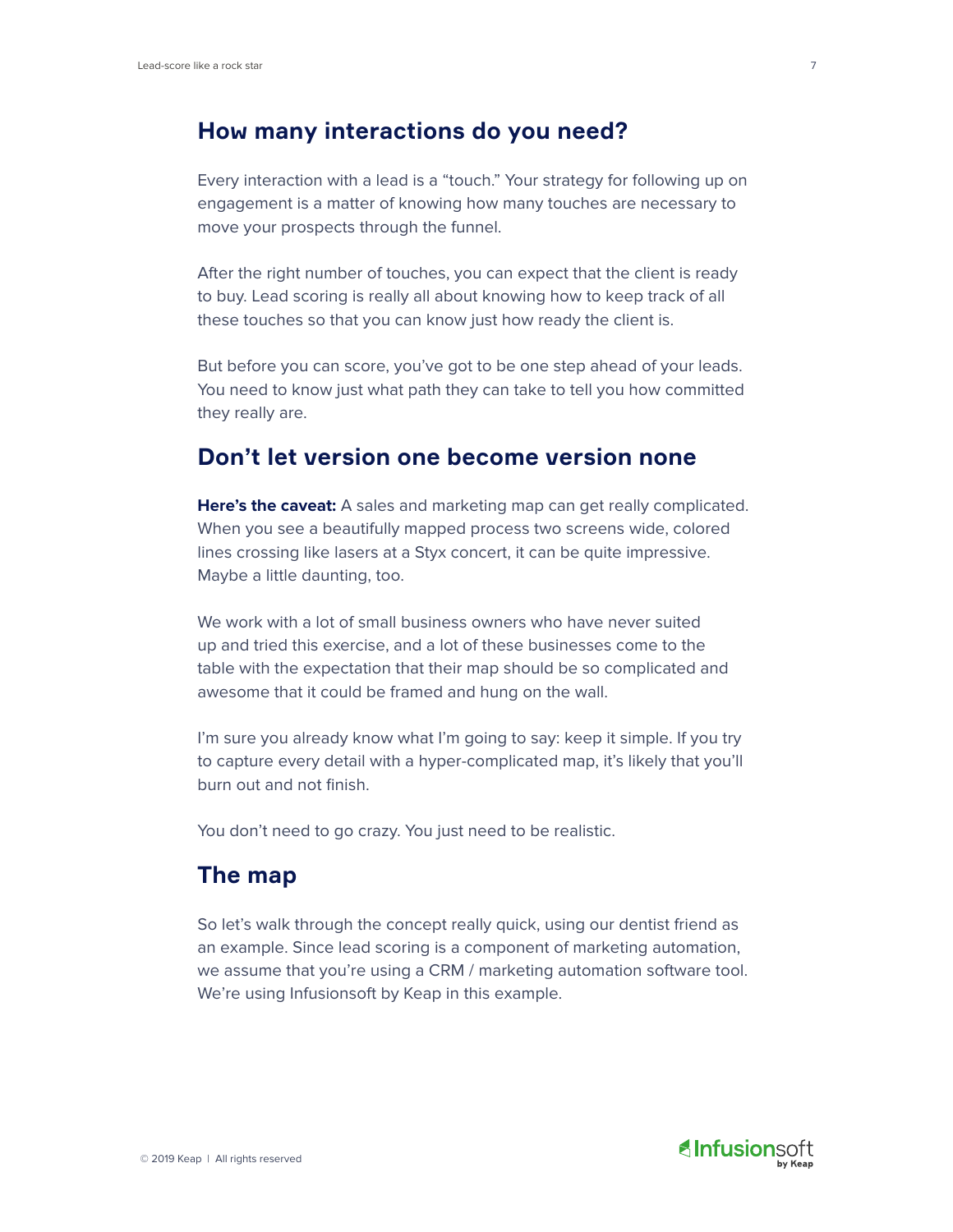#### **There are two basic parts of the map:**

- 1. Activity that is driven outside the automation.
- 2. Activity that the automation software picks up.

This simple map strategy uses Excel to walk through your sales process. It's a great way to start out, and will make it much easier to score your leads, which will quickly help you reap the benefits.

#### **Section 1:**

Answer each question in order and point to how it impacts the subsequent message.

- 1. Front-end marketing (how do people know you exist?)
- 2. Lead generation (how can people find you?)
- 3. Offers (how can you interact with people to get their contact information? i.e. lead magnets)

#### **Here's an example from the dentist:**

| Outside Infusions of t                               |                                             |                              |  |  |  |  |  |  |  |  |
|------------------------------------------------------|---------------------------------------------|------------------------------|--|--|--|--|--|--|--|--|
| Front end marketing<br>How do people know you exist? | Lead generation<br>How can people find you? | Offer<br>Lead magnets        |  |  |  |  |  |  |  |  |
| <b>Yellow Pages</b>                                  | Website                                     | Free info on proper brushing |  |  |  |  |  |  |  |  |
| Word of mouth                                        | Special landing page                        | You've been brushing wrong!  |  |  |  |  |  |  |  |  |
| Facebook Ads                                         | Facebook                                    | Electric vs manual           |  |  |  |  |  |  |  |  |
| Google Ads                                           | Call in's                                   | Whiten teeth naturally!      |  |  |  |  |  |  |  |  |
| In-house newsletter                                  |                                             | Free consultation X-ray      |  |  |  |  |  |  |  |  |
| Purchased list/Direct mail                           |                                             | \$125 Teeth whitening        |  |  |  |  |  |  |  |  |

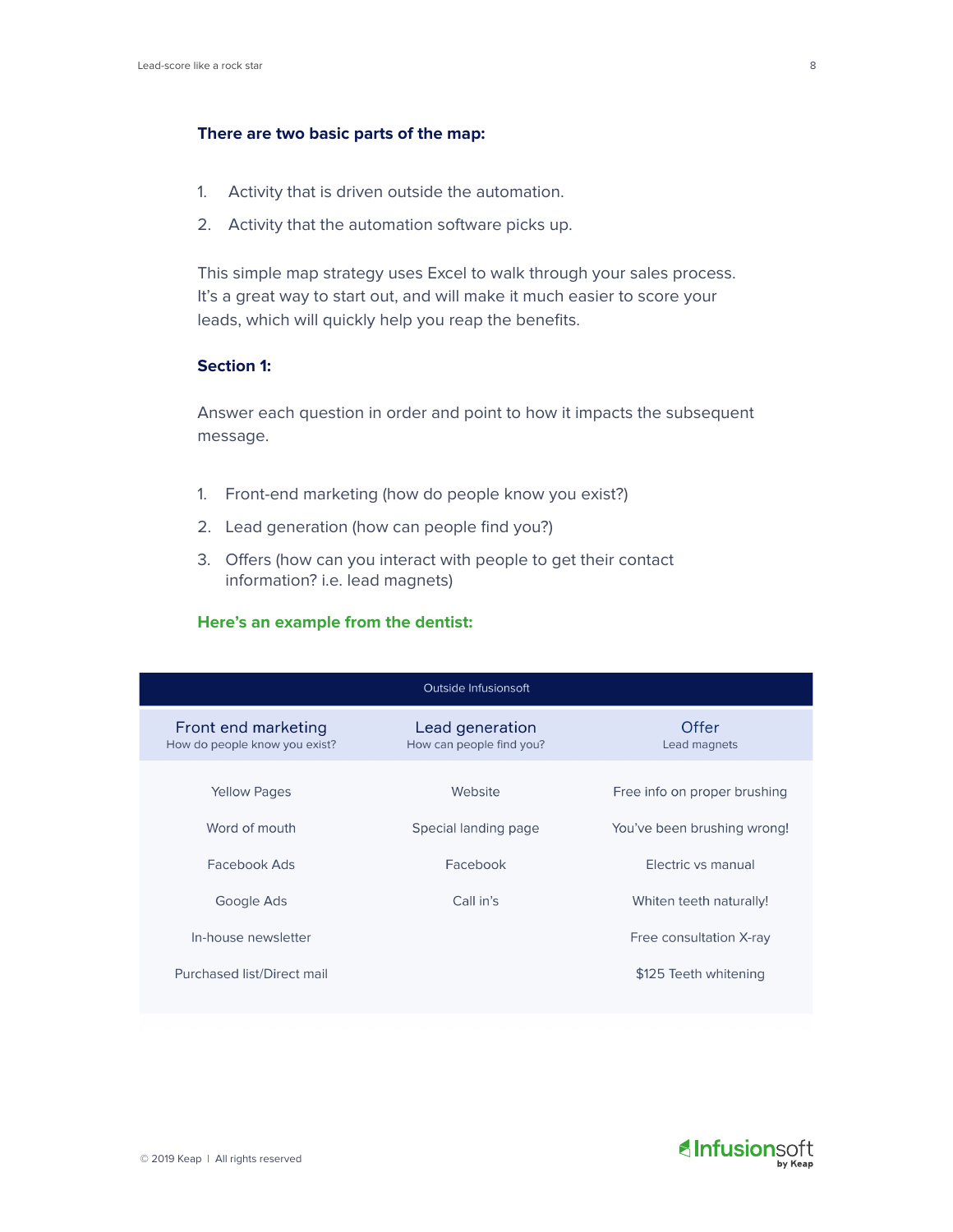#### **Section 2:**

Your lead magnets are getting you contacts, but how are they getting into your CRM? What happens now that you have a bunch of leads? Do as you did above for the following:

- 1. What are you using to capture the lead (from each magnet) to get the contact into the system?
- 2. Lead nurture (how do you inform and persuade the lead to make an appointment?)
- 3. Consult (deliver and pitch)
- 4. More nurturing (What if something fails? How do you keep trying?)
- 5. Sale (Which products are you selling that this process will map to?)
- 6. Follow up and upsell (how do you retain the client once they've purchased from you?)

#### **Below is the example from the dentist:**

| <b>Infusionsoft (Fishing Net)</b>     |                                                  |   |                                        |   |                                          |   |                              |    |                                      |   |                                                                     |
|---------------------------------------|--------------------------------------------------|---|----------------------------------------|---|------------------------------------------|---|------------------------------|----|--------------------------------------|---|---------------------------------------------------------------------|
| Lead capture<br>Infusionsoft comes in | <b>Lead Nurture</b><br>How do we inform/persuade |   | Consult<br>Deliver and pitch something |   | Lead nurture<br>What if something fails? |   | Sell<br>What are we selling  |    | Follow-up<br>What are we selling     |   | Cross sell/Upsell                                                   |
| Webform                               | Deliver and pitch                                | ∙ | 1st appointment booked                 |   | Specialty product                        | ۰ | Veneer path<br>Implants path |    | Thanks/Reminders<br>Thanks/Reminders |   |                                                                     |
|                                       |                                                  |   |                                        | ۰ | General dentist                          | ∙ | Full patient                 | -, | Survey/Reminders                     | æ | Begin upsell engine<br>(Pitch other products/<br>ask for referrals) |

Your map will be customized to your specific business, but I can't say it strongly enough: keep it simple. Once you've perfected your lead scoring for a few rounds, you can add complexities and nuances. At the front end, you'll just want it be manageable.

Once you've put together your map, you're ready to get up on that stage and lead-score like a rockstar!

The content on your map is out there, and people are interacting with it. The rockstar companies are the ones that track exactly who's interacting with their content, and they're able to respond with a smarter sales approach.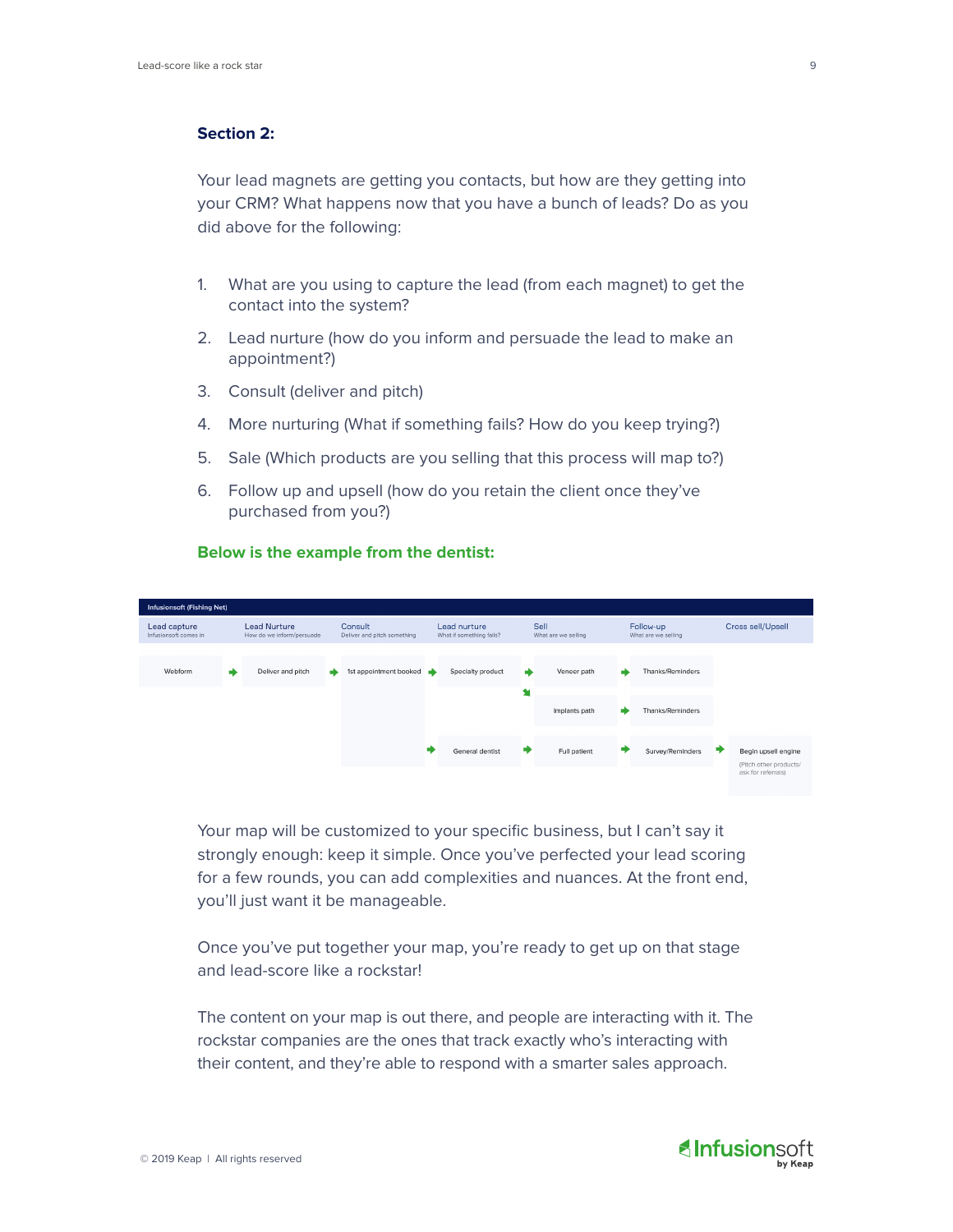# <span id="page-11-0"></span>**High fidelity**

Lead scoring is worth all the effort you put into it because it gives you 360-degree insight into your client interactions. This level of high fidelity is what will set your business apart from the laggards.

The basic idea is that each interaction with your company has meaning, so you want to rate it with a score that puts value to it. Then, as your leads interact with you, they add points to their score.

In the Infusionsoft by Keap app, these scores are translated to flames. As their score goes up, more flames show on their dashboard. When they hit five flames, the salesperson gets notified, and they follow up. This ensures that your sales people (or person) get only the hottest leads—like a rockstar.

Turn back to your map. You've laid out how your personas interact with your marketing efforts, now you just have to score it. You may have email campaigns, gated content downloads, website views, phone calls to your company, and social media interactions. Some interactions show more interest than others, and your point system should reflect that.

### **How to score points**

Every business uses their own scoring system because every business is unique. If you're not sure, a handy place to start is to make each flame worth 20 points of interaction, so that to reach five flames, the lead has to score one 100 points.

Think through the typical path that a lead takes and score it accordingly. If they require a lot of touches, you can rate your interactions in fives and tens. If the path is shorter, rate your interactions by 20 points, or more—it's your call. You just want to be certain that you measure to the best of your ability the interest level of your leads. You want to be sure that you aren't losing track of the hot leads or calling the cold ones who aren't ready yet.

This lead is getting pretty hot. Any further interaction, and they'll be ready for a call from sales.

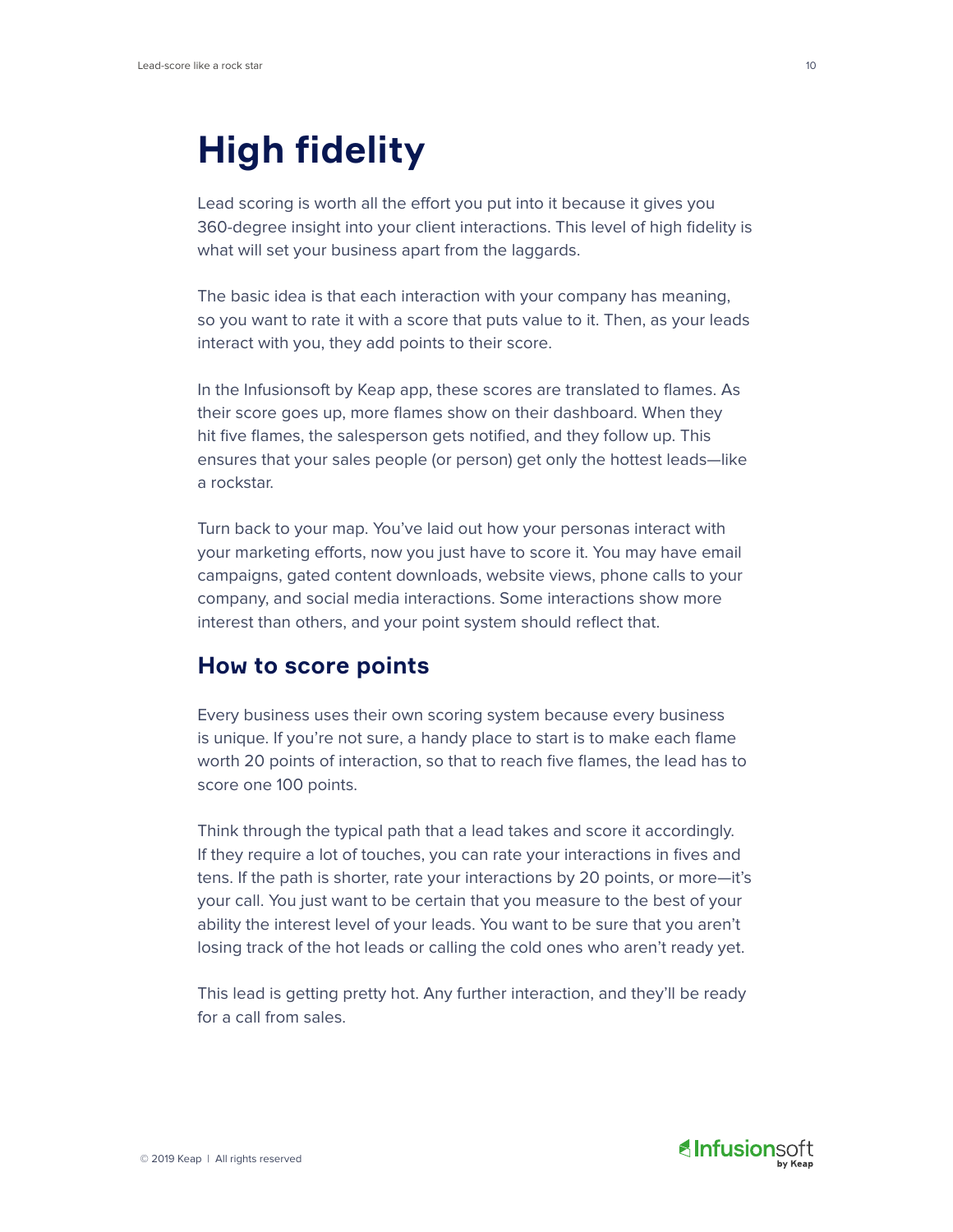Because marketing automation integrates into your online presence, the software can track user activity in a wide variety of ways, giving you a ton of insight. You can see:

- Activity on your website
- Web form completion
- Email opens
- Links clicked
- Subscriptions (email, blog)
- Email unsubscribes (negative points)
- Lead score decay (lack of interaction over time gives negative points)
- CRM tags (which is where the really complex stuff happens)

# **Track simple activity**

If you want to add a level of visibility to your leads as they interact with you, the fastest and easiest way to do that is to track simple activity.

Infusionsoft by Keap can track these simple metrics right off the bat:

- **Web form submission:** Any time a web form is submitted, it scores that action; it doesn't track specific web forms.
- **Email opens:** This tracks all emails generally; it doesn't track specific emails.
- **Click a link:** Again, it tracks all link clicks equally; it doesn't track specific links clicked.
- **Email unsubscribe:** Negative points will be automatically assigned

If you choose to track simple activity, you will be able to see that people are interacting with your marketing efforts, and you can see in a very general way interactions are happening.

This can add useful visibility. We tell the small business owners who ask us about lead scoring but have never done it before that this is a great way to get started. The fact that people are interacting with your marketing offers a level of visibility that you didn't have if you weren't lead scoring at all,

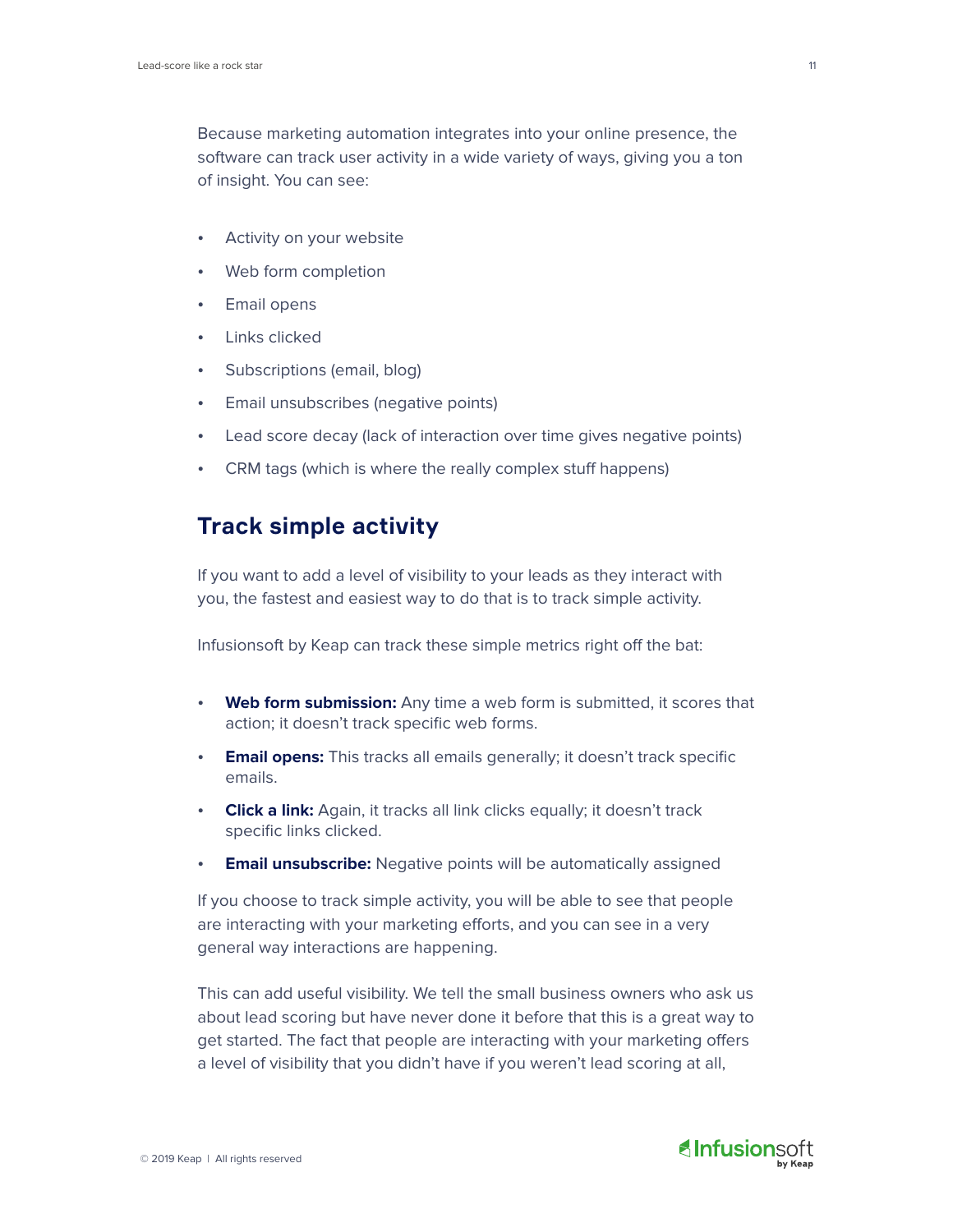and as you begin to build on the concept, you can get more sophisticated in your approach.

The upside to tracking simple metrics is that it's the easiest way to leadscore. The downside is that you can't track specific activity, which is where you can really know just how hot each specific lead really is.

To get that level of visibility, you have to use tags.

# **Tags (where it gets exciting)**

Tags allow you to get very specific with your lead scoring. You can tag a client essentially an unlimited number of ways, which means you can derive as granular a picture of your leads as you could want.

Pro tip: Tagging works best when you have a strong understanding of your business.

Here's the thing: We hear from a lot of small business owners, and many don't really know exactly how their business is working right now. If that applies to you, guess what? It's OK. You'll figure it out. Just keep in mind that as you figure it out, you can perfect your strategy.

Tags are appended to each client profile either through automation or through live interaction with their customer record. They can be appended in any number of ways:

- A tag can be based on demographics: age, job title, favorite rock band, etc.
- A tag can be added when a lead fills out a specific web form (which means you can track multiple forms).
- Tags can be added when emails are opened.
- You can apply multiple tags for a single instance of interaction (web form completed, told you which instrument they play, etc.).

The way to work with tags is to focus on what you need to know—don't get overzealous. Just because you can track nearly everything doesn't mean you need to.

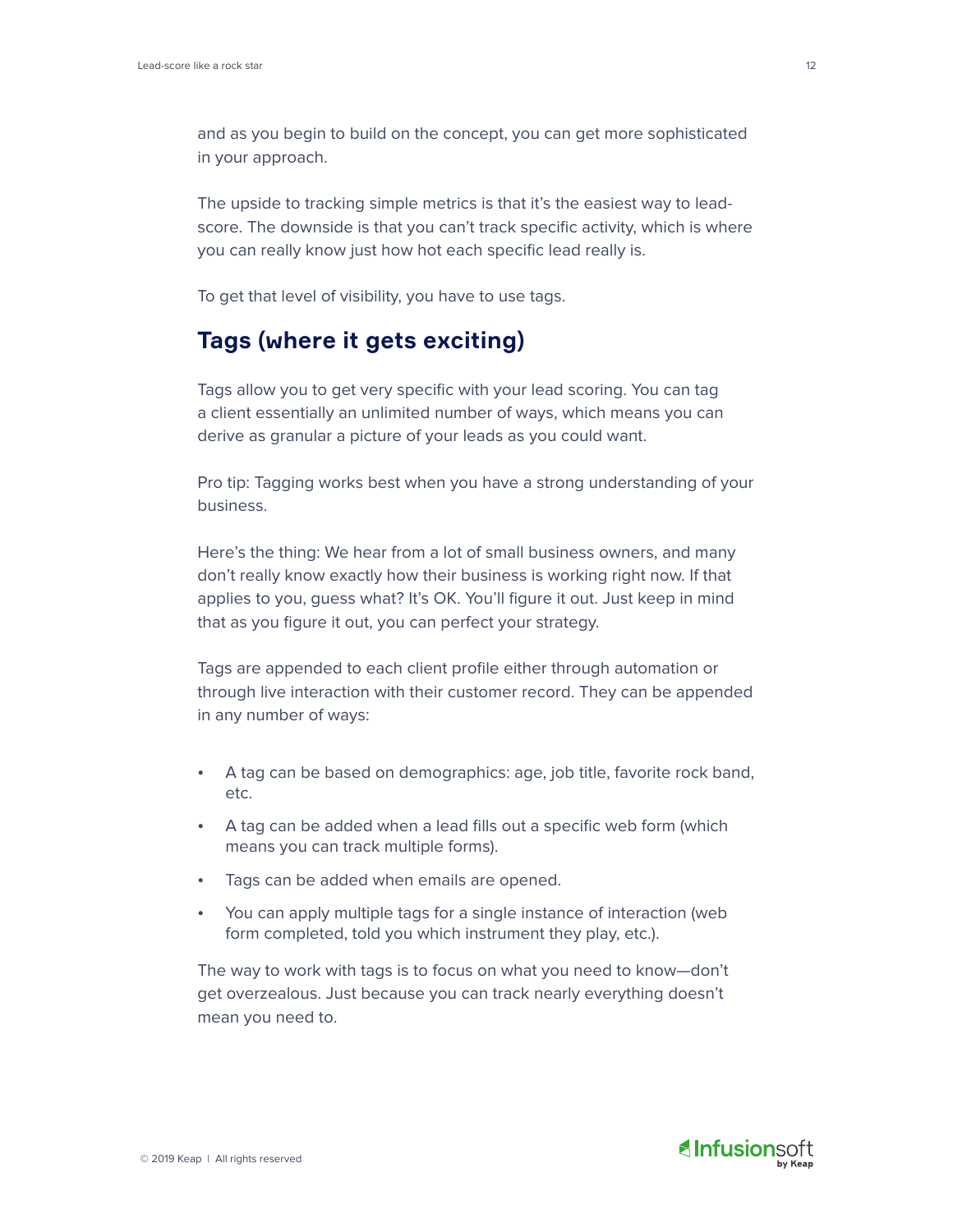# **Lead score decay (hotness fades with age)**

In most cases, we can infer that heavy interaction with our marketing is an indicator of interest. Therefore, if that interaction slows down, it is logical to assume that the lead is cooling off. So, in most cases, decay should trigger negative points.

Zeppelin rocks it eloquently: "It's been a long time since I rock and rolled. It's been a long time since I did the stroll." If that describes your lead, they could be cooling off. If they're cooling, you don't want to send them to sales. You want to nurture them. Maybe it's time to send them a specific email to address their needs and remind them who you are.

Engagement with your brand is for you to work out. So you can use the decay functionality to your advantage.

"Decay" sounds negative, but not always so. In some cases, it may be a trigger to start your next round of nurturing. Consider our dentist friend: if their leads haven't interacted with their brand for six months, it would be a great time to send them some marketing materials to get them thinking about their next visit. The decay is actually indicative of normal client behavior, and can be used to trigger smart campaigns.

At the end of the day, you have to make lead-scoring points work for you. Be creative, and find those flamin' hot clients! That's how rockstars roll.

### **Measure and tweak**

Then of course, measure your success. Track your interactions with your leads and identify just how they journeyed through your funnel. Use the data to sharpen up your process. Is a particular marketing tactic converting higher than others? Score it higher. Conversely, if you find a tactic isn't providing the ROI you thought it would, drop it like it's not hot.

The best way to approach lead scoring is to see it as a discovery process. It's not as if you're prescribing what it means to be a hot lead. Instead, you're learning how to describe what it means to be a hot lead based on how leads interact with you.

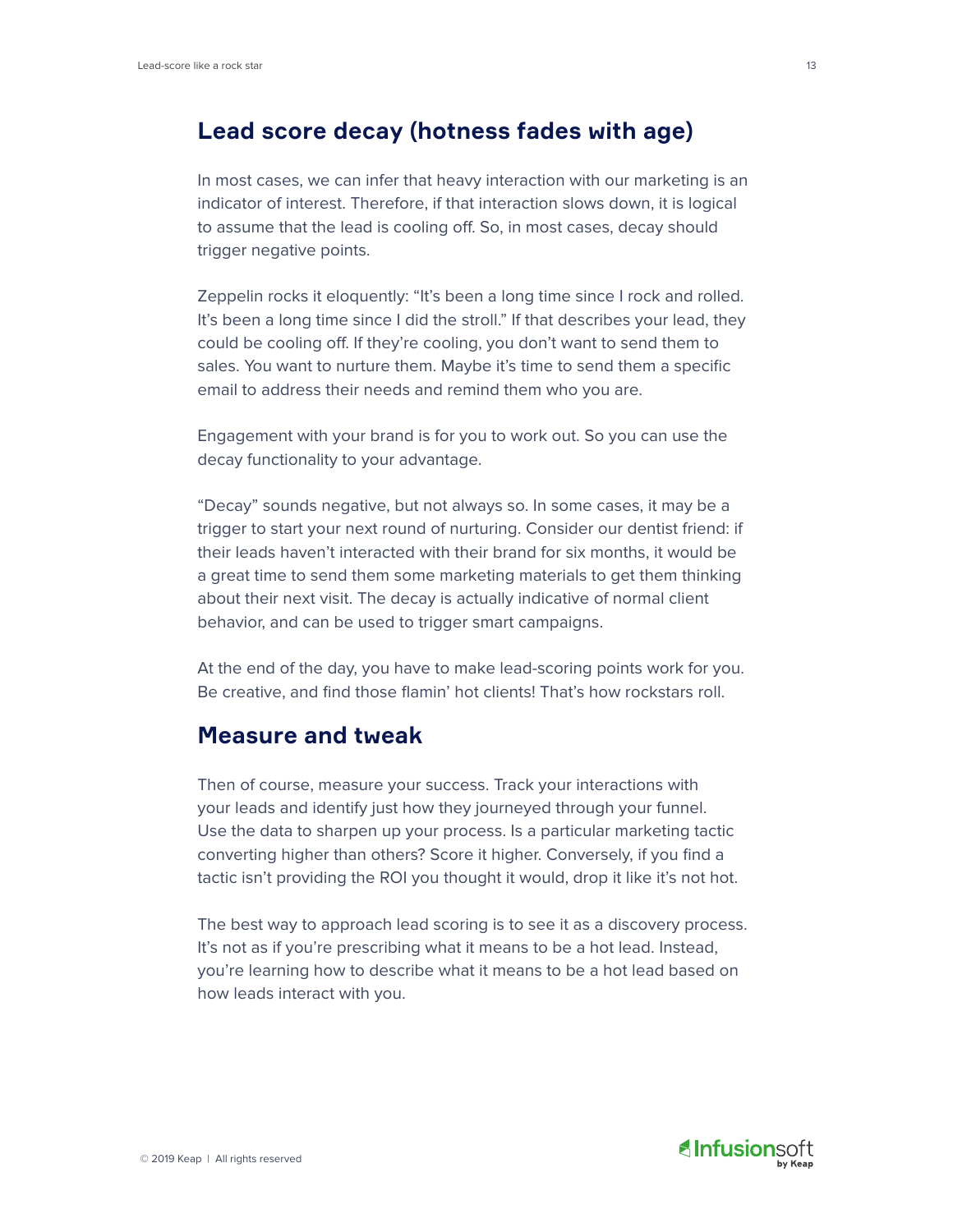# <span id="page-15-0"></span>**The secret to a face-melting lead-scoring setup**

Don't be a one-hit wonder. Enter the pantheon of lead-scoring legends! Lead scoring shouldn't end when you get a client to buy. You can create intelligent, targeted, repeat business with relatively low effort.

**Fact:** According to Bain & Company, a [5 percent](https://www.forbes.com/sites/alexlawrence/2012/11/01/five-customer-retention-tips-for-entrepreneurs/#2617f98d5e8d) increase in client retention can generate a 75% increase in profitability. And it's six times more costly to acquire a new client than to keep an existing one.

You know what they say: Don't work harder, work smarter. Your current clients have already interacted with you, and they love you. You might even say they're your hottest leads. With lead scoring, you can keep clients wowed with solid marketing that encourages them to buy more from you.

That's the secret sauce in lead scoring—it's perfect for setting up repeat business, and believe it or not, it's the part that most small businesses miss. The process for setting up a post-sale lead-scoring strategy is the same as for presale: map it, then score it.

After a little effort to set up your post-sale lead-scoring process, BOOM! You'll be blowing minds for a living as you rock out with a full-scale leads laser show.